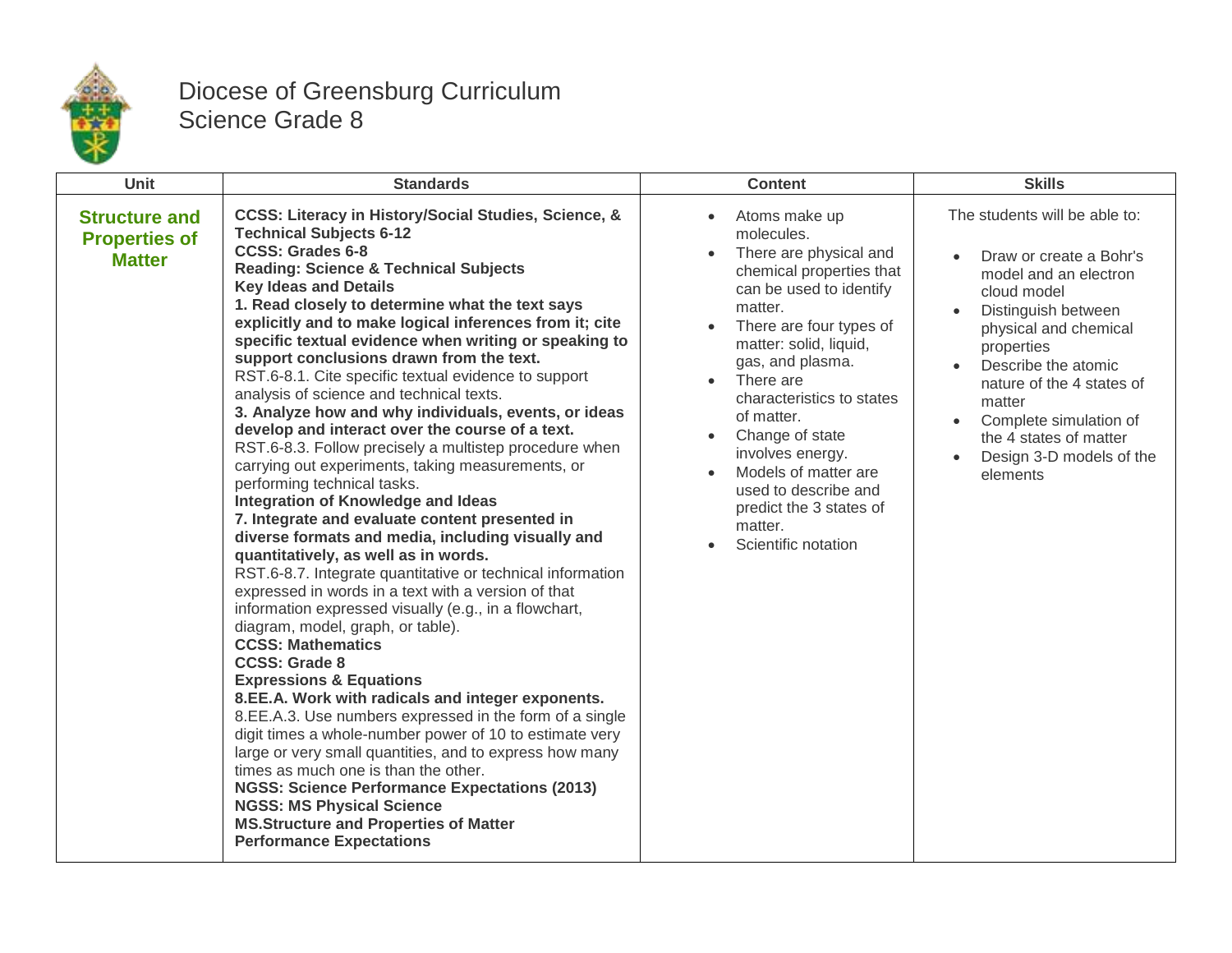| Unit                                | <b>Standards</b>                                                                                                                                                                                                                                                                                                                                                                                                                                                                                                                                                                                                                                                                                                                                                                                                                                                                                                                                                                                                                                                                                                                                                                                                                                                                                                                                                                                                             | <b>Content</b>                                                                                                                                                                                                                        | <b>Skills</b>                                                                                                                                                                       |
|-------------------------------------|------------------------------------------------------------------------------------------------------------------------------------------------------------------------------------------------------------------------------------------------------------------------------------------------------------------------------------------------------------------------------------------------------------------------------------------------------------------------------------------------------------------------------------------------------------------------------------------------------------------------------------------------------------------------------------------------------------------------------------------------------------------------------------------------------------------------------------------------------------------------------------------------------------------------------------------------------------------------------------------------------------------------------------------------------------------------------------------------------------------------------------------------------------------------------------------------------------------------------------------------------------------------------------------------------------------------------------------------------------------------------------------------------------------------------|---------------------------------------------------------------------------------------------------------------------------------------------------------------------------------------------------------------------------------------|-------------------------------------------------------------------------------------------------------------------------------------------------------------------------------------|
|                                     | MS-PS1-1. Develop models to describe the atomic<br>composition of simple molecules and extended<br>structures.<br>MS-PS1-3. Gather and make sense of information to<br>describe that synthetic materials come from natural<br>resources and impact society.<br>MS-PS1-4. Develop a model that predicts and describes<br>changes in particle motion, temperature, and state of a<br>pure substance when thermal energy is added or<br>removed.<br><b>MS.Chemical Reactions</b><br><b>Performance Expectations</b><br>MS-PS1-2. Analyze and interpret data on the properties<br>of substances before and after the substances interact to<br>determine if a chemical reaction has occurred.<br>MS-PS1-5. Develop and use a model to describe how<br>the total number of atoms does not change in a chemical<br>reaction and thus mass is conserved.<br><b>MS.Energy</b><br><b>Performance Expectations</b><br>MS-PS3-1. Construct and interpret graphical displays of<br>data to describe the relationships of kinetic energy to the<br>mass of an object and to the speed of an object.<br>MS-PS3-5. Construct, use, and present arguments to<br>support the claim that when the kinetic energy of an<br>object changes, energy is transferred to or from the<br>object.<br>© Copyright 2010. National Governors Association<br>Center for Best Practices and Council of Chief State<br>School Officers. All rights reserved. |                                                                                                                                                                                                                                       |                                                                                                                                                                                     |
| <b>Chemical</b><br><b>Reactions</b> | CCSS: Literacy in History/Social Studies, Science, &<br><b>Technical Subjects 6-12</b><br><b>CCSS: Grades 6-8</b><br><b>Reading: Science &amp; Technical Subjects</b><br>3. Analyze how and why individuals, events, or ideas<br>develop and interact over the course of a text.                                                                                                                                                                                                                                                                                                                                                                                                                                                                                                                                                                                                                                                                                                                                                                                                                                                                                                                                                                                                                                                                                                                                             | Elements are arranged in<br>order of increasing atomic<br>mass and similar properties<br>on the periodic table.<br>Chemical bonding is the<br>joining of atoms to form<br>new substances (ionic,<br>covalent, and metallic<br>bonds). | The students will be able to:<br>Decode and label the<br>periodic table according to<br>element properties and<br>groupings.<br><b>Experiment and predict</b><br>what will occur in |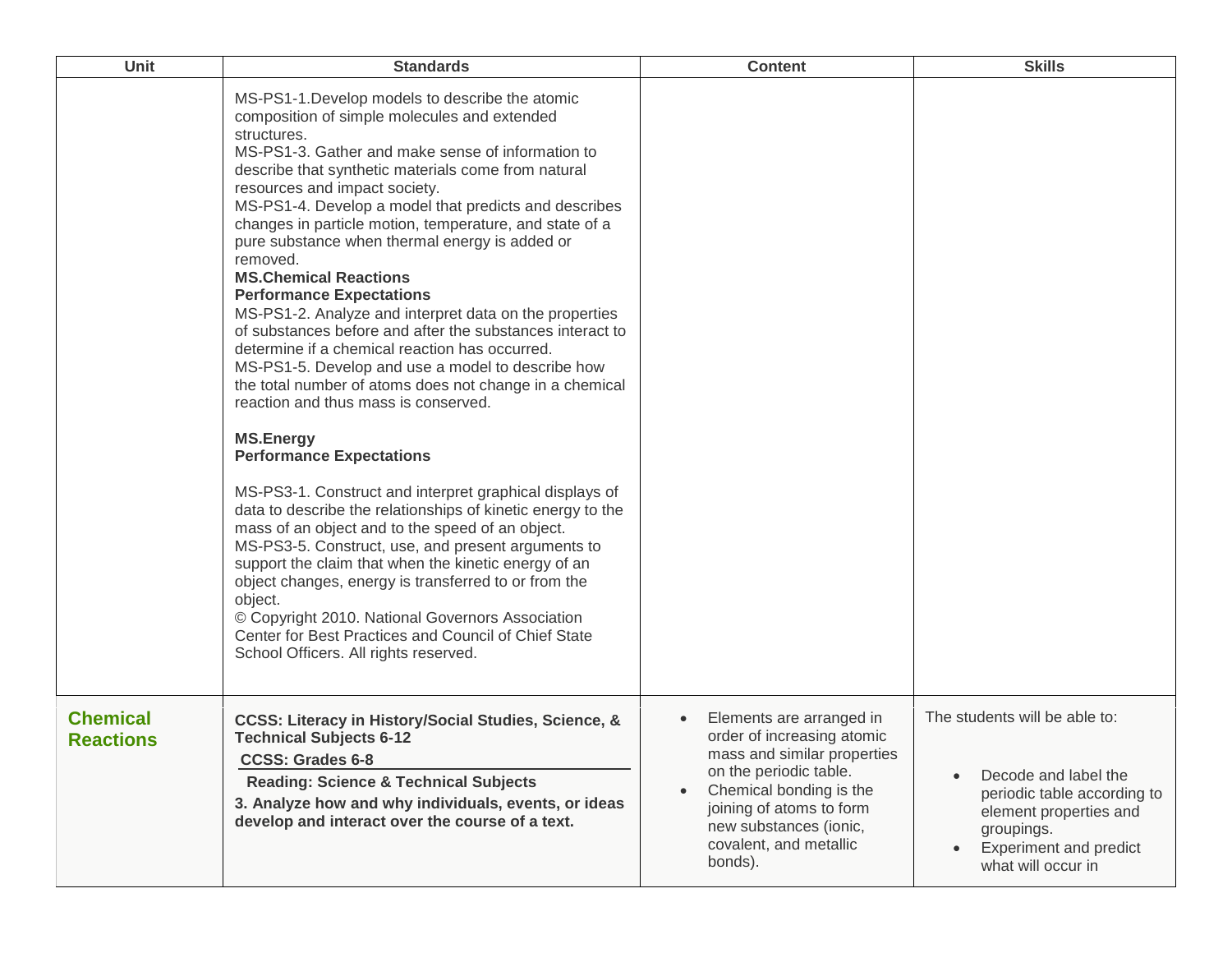| <b>Unit</b> | <b>Standards</b>                                                                                                                                                                                                                                                                                                                                                                                                                                                                                                                                                                                                                                                                                                                                                                                                                                                                                                                                                 | <b>Content</b>                                                                                                                                                                                                                                                                                                                                                                                                                     | <b>Skills</b>                                                                                                                                                                                                                                                                                                     |
|-------------|------------------------------------------------------------------------------------------------------------------------------------------------------------------------------------------------------------------------------------------------------------------------------------------------------------------------------------------------------------------------------------------------------------------------------------------------------------------------------------------------------------------------------------------------------------------------------------------------------------------------------------------------------------------------------------------------------------------------------------------------------------------------------------------------------------------------------------------------------------------------------------------------------------------------------------------------------------------|------------------------------------------------------------------------------------------------------------------------------------------------------------------------------------------------------------------------------------------------------------------------------------------------------------------------------------------------------------------------------------------------------------------------------------|-------------------------------------------------------------------------------------------------------------------------------------------------------------------------------------------------------------------------------------------------------------------------------------------------------------------|
|             | RST.6-8.3. Follow precisely a multistep procedure when<br>carrying out experiments, taking measurements, or<br>performing technical tasks.<br>Integration of Knowledge and Ideas<br>7. Integrate and evaluate content presented in<br>diverse formats and media, including visually and<br>quantitatively, as well as in words.<br>RST.6-8.7. Integrate quantitative or technical information<br>expressed in words in a text with a version of that<br>information expressed visually (e.g., in a flowchart,<br>diagram, model, graph, or table).<br>Writing<br><b>Research to Build and Present Knowledge</b><br>7. Conduct short as well as more sustained research<br>projects based on focused questions, demonstrating<br>understanding of the subject under investigation.<br>WHST.6-8.7. Conduct short research projects to answer<br>a question (including a self-generated question), drawing<br>on several sources and generating additional related, | Chemical reactions can be<br>predicted by placement on<br>the periodic table.<br>Substances react<br>chemically in characteristic<br>ways.<br>Chemical reactions are<br>endothermic or exothermic.<br>Original substances are<br>regrouped to form different<br>molecules with different<br>properties.<br>Chemical reactions result in<br>the conservation of matter<br>and mass<br>Chemical reactions produce<br>new substances. | chemical reactions labs<br>and categorize reactions<br>as endothermic or<br>exothermic.<br>Model the atomic<br>$\bullet$<br>structure of the regrouping<br>of different molecules and<br>atoms into new<br>substances.<br>Complete labs to<br>$\bullet$<br>demonstrate the<br>conservation of matter<br>and mass. |
|             | focused questions that allow for multiple avenues of<br>exploration.<br>8. Gather relevant information from multiple print<br>and digital sources, assess the credibility and                                                                                                                                                                                                                                                                                                                                                                                                                                                                                                                                                                                                                                                                                                                                                                                    |                                                                                                                                                                                                                                                                                                                                                                                                                                    |                                                                                                                                                                                                                                                                                                                   |
|             | accuracy of each source, and integrate the<br>information while avoiding plagiarism.                                                                                                                                                                                                                                                                                                                                                                                                                                                                                                                                                                                                                                                                                                                                                                                                                                                                             |                                                                                                                                                                                                                                                                                                                                                                                                                                    |                                                                                                                                                                                                                                                                                                                   |
|             | WHST.6-8.8. Gather relevant information from multiple<br>print and digital sources, using search terms effectively;<br>assess the credibility and accuracy of each source; and<br>quote or paraphrase the data and conclusions of others<br>while avoiding plagiarism and following a standard<br>format for citation.                                                                                                                                                                                                                                                                                                                                                                                                                                                                                                                                                                                                                                           |                                                                                                                                                                                                                                                                                                                                                                                                                                    |                                                                                                                                                                                                                                                                                                                   |
|             | <b>CCSS: Mathematics</b>                                                                                                                                                                                                                                                                                                                                                                                                                                                                                                                                                                                                                                                                                                                                                                                                                                                                                                                                         |                                                                                                                                                                                                                                                                                                                                                                                                                                    |                                                                                                                                                                                                                                                                                                                   |
|             | <b>CCSS: Grade 8</b>                                                                                                                                                                                                                                                                                                                                                                                                                                                                                                                                                                                                                                                                                                                                                                                                                                                                                                                                             |                                                                                                                                                                                                                                                                                                                                                                                                                                    |                                                                                                                                                                                                                                                                                                                   |
|             | <b>Expressions &amp; Equations</b>                                                                                                                                                                                                                                                                                                                                                                                                                                                                                                                                                                                                                                                                                                                                                                                                                                                                                                                               |                                                                                                                                                                                                                                                                                                                                                                                                                                    |                                                                                                                                                                                                                                                                                                                   |
|             | 8.EE.A. Work with radicals and integer exponents.                                                                                                                                                                                                                                                                                                                                                                                                                                                                                                                                                                                                                                                                                                                                                                                                                                                                                                                |                                                                                                                                                                                                                                                                                                                                                                                                                                    |                                                                                                                                                                                                                                                                                                                   |
|             | 8.EE.A.3. Use numbers expressed in the form of a single<br>digit times a whole-number power of 10 to estimate very                                                                                                                                                                                                                                                                                                                                                                                                                                                                                                                                                                                                                                                                                                                                                                                                                                               |                                                                                                                                                                                                                                                                                                                                                                                                                                    |                                                                                                                                                                                                                                                                                                                   |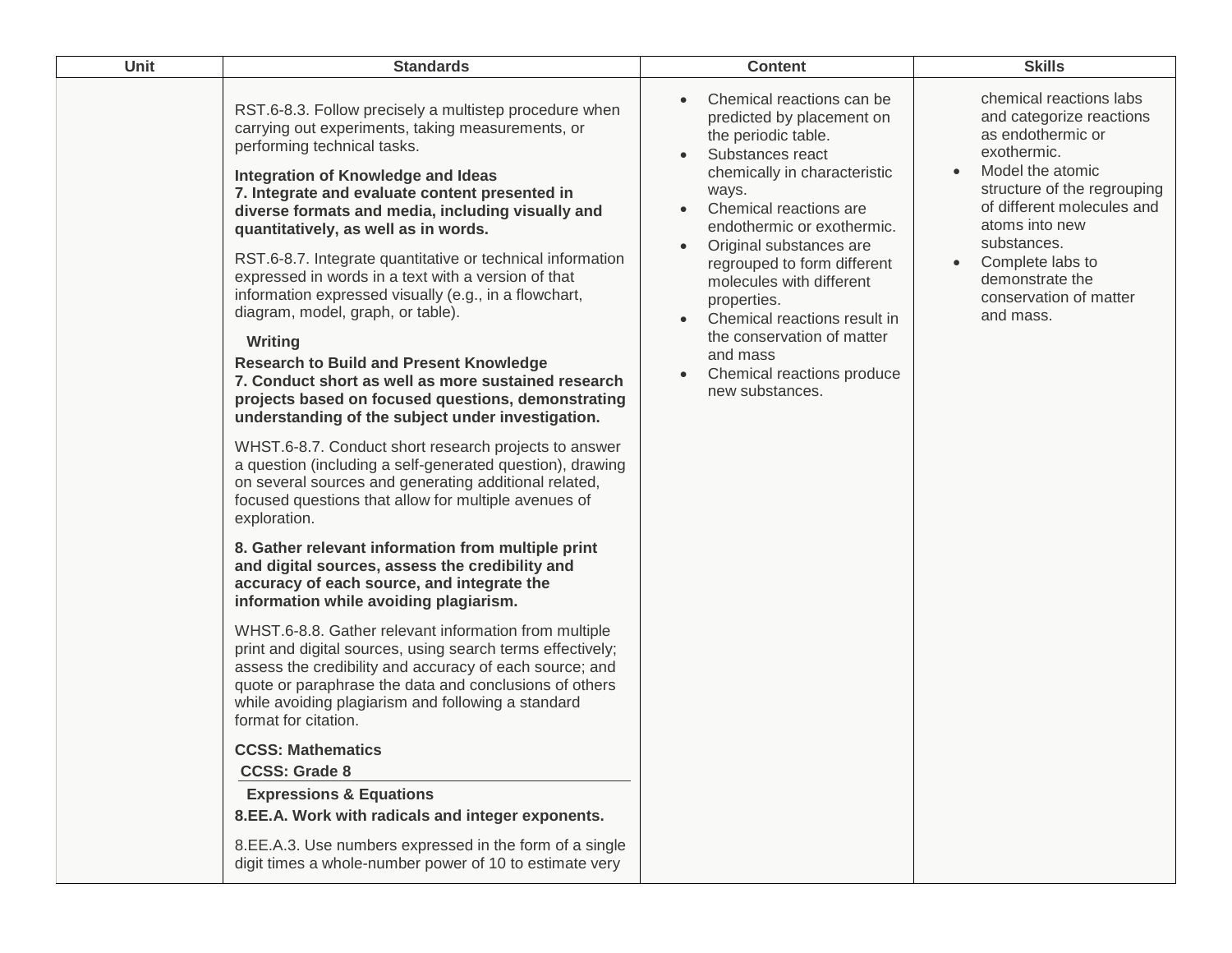| Unit | <b>Standards</b>                                                                                                                                                                                               | <b>Content</b> | <b>Skills</b> |
|------|----------------------------------------------------------------------------------------------------------------------------------------------------------------------------------------------------------------|----------------|---------------|
|      | large or very small quantities, and to express how many<br>times as much one is than the other.                                                                                                                |                |               |
|      | <b>Mathematical Practice</b><br><b>MP. The Standards for Mathematical Practice</b><br>describe varieties of expertise that mathematics<br>educators at all levels should seek to develop in<br>their students. |                |               |
|      | MP.2. Reason abstractly and quantitatively                                                                                                                                                                     |                |               |
|      | MP.4. Model with mathematics                                                                                                                                                                                   |                |               |
|      | <b>NGSS: Science Performance Expectations (2013)</b><br><b>NGSS: MS Physical Science</b><br><b>MS.Structure and Properties of Matter</b>                                                                       |                |               |
|      | <b>Performance Expectation</b>                                                                                                                                                                                 |                |               |
|      | MS-PS1-1. Develop models to describe the atomic<br>composition of simple molecules and extended<br>structures.                                                                                                 |                |               |
|      | MS-PS1-3. Gather and make sense of information to<br>describe that synthetic materials come from natural<br>resources and impact society.                                                                      |                |               |
|      | MS-PS1-4. Develop a model that predicts and describes<br>changes in particle motion, temperature, and state of a<br>pure substance when thermal energy is added or<br>removed.                                 |                |               |
|      | <b>MS.Chemical Reactions</b><br><b>Performance Expectations</b>                                                                                                                                                |                |               |
|      | MS-PS1-2. Analyze and interpret data on the properties<br>of substances before and after the substances interact to<br>determine if a chemical reaction has occurred.                                          |                |               |
|      | MS-PS1-5. Develop and use a model to describe how<br>the total number of atoms does not change in a chemical<br>reaction and thus mass is conserved.                                                           |                |               |
|      | MS-PS1-6. Undertake a design project to construct, test,<br>and modify a device that either releases or absorbs<br>thermal energy by chemical processes.*                                                      |                |               |
|      |                                                                                                                                                                                                                |                |               |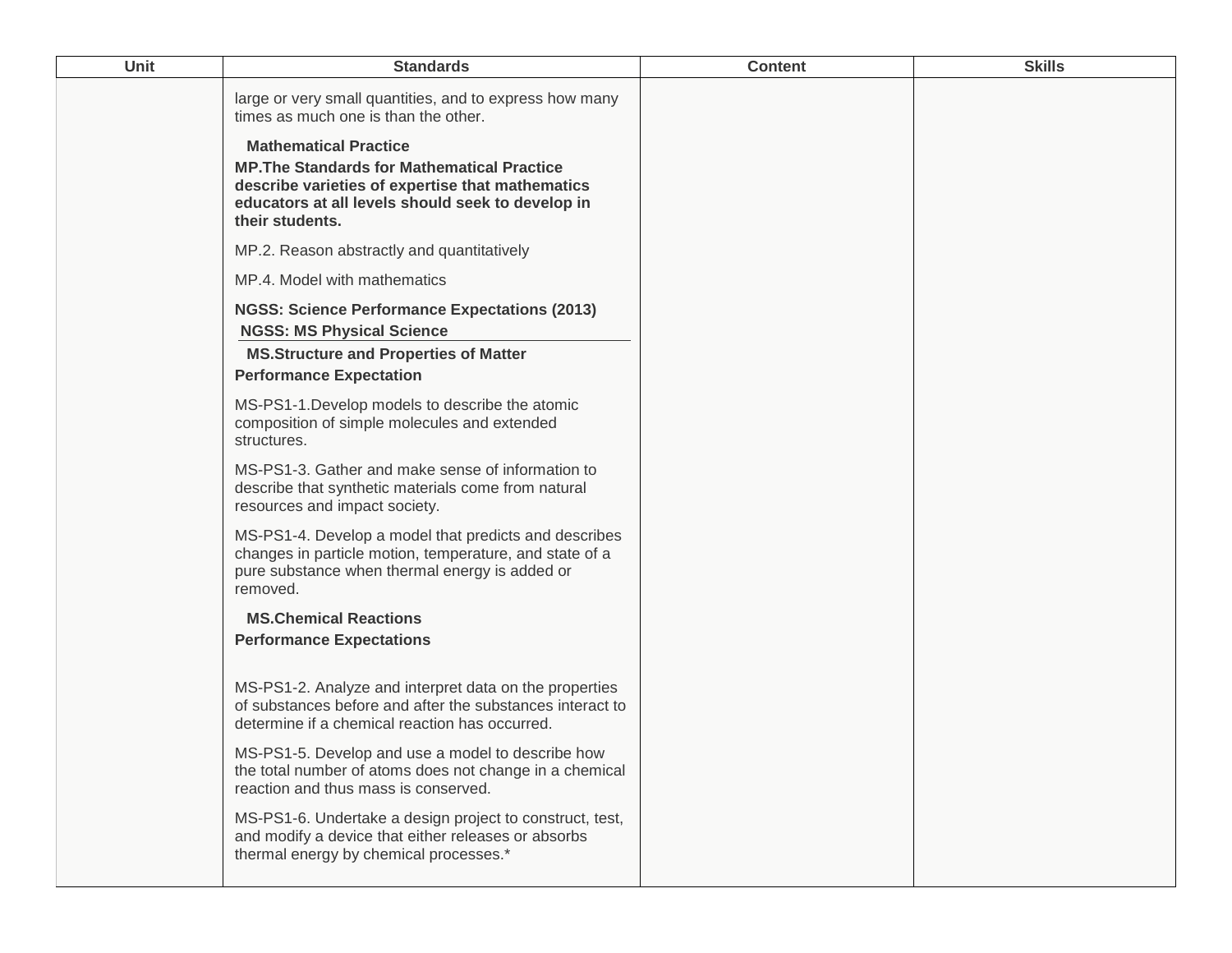| <b>Unit</b>                                | <b>Standards</b>                                                                                                                                                                                                                                                                                                                                                                                                                                                                                                                                                                                                                                                                                                                                                                                 | <b>Content</b>                                                                                                                                                                                                                                                                                                                                                                                                                                  | <b>Skills</b>                                                                                                                                                                                                                                                                                                                                                                                                                                                                                                                 |
|--------------------------------------------|--------------------------------------------------------------------------------------------------------------------------------------------------------------------------------------------------------------------------------------------------------------------------------------------------------------------------------------------------------------------------------------------------------------------------------------------------------------------------------------------------------------------------------------------------------------------------------------------------------------------------------------------------------------------------------------------------------------------------------------------------------------------------------------------------|-------------------------------------------------------------------------------------------------------------------------------------------------------------------------------------------------------------------------------------------------------------------------------------------------------------------------------------------------------------------------------------------------------------------------------------------------|-------------------------------------------------------------------------------------------------------------------------------------------------------------------------------------------------------------------------------------------------------------------------------------------------------------------------------------------------------------------------------------------------------------------------------------------------------------------------------------------------------------------------------|
|                                            | <b>MS.Energy</b><br><b>Performance Expectations</b><br>MS-PS3-2. Develop a model to describe that when the<br>arrangement of objects interacting at a distance<br>changes, different amounts of potential energy are<br>stored in the system.<br>MS-PS3-3. Apply scientific principles to design,<br>construct, and test a device that either minimizes or<br>maximizes thermal energy transfer.*<br>MS-PS3-5. Construct, use, and present arguments to<br>support the claim that when the kinetic energy of an<br>object changes, energy is transferred to or from the<br>object.<br>© Copyright 2010. National Governors Association<br>Center for Best Practices and Council of Chief State<br>School Officers. All rights reserved.                                                          |                                                                                                                                                                                                                                                                                                                                                                                                                                                 |                                                                                                                                                                                                                                                                                                                                                                                                                                                                                                                               |
| <b>Electricity and</b><br><b>Magnetism</b> | CCSS: Literacy in History/Social Studies, Science, &<br><b>Technical Subjects 6-12</b><br><b>CCSS: Grades 6-8</b><br><b>Reading: Science &amp; Technical Subjects</b><br><b>Key Ideas and Details</b><br>1. Read closely to determine what the text says<br>explicitly and to make logical inferences from it; cite<br>specific textual evidence when writing or speaking to<br>support conclusions drawn from the text.<br>RST.6-8.1. Cite specific textual evidence to support<br>analysis of science and technical texts.<br>3. Analyze how and why individuals, events, or ideas<br>develop and interact over the course of a text.<br>RST.6-8.3. Follow precisely a multistep procedure when<br>carrying out experiments, taking measurements, or<br>performing technical tasks.<br>Writing | Electric and magnetic<br>forces can be attractive and<br>repulsive.<br>Force depends on the<br>magnitude of the charges,<br>current, magnetic strength<br>and distance between<br>objects.<br>Gravitational forces are<br>always attractive.<br>A gravitational force is<br>present between any two<br>objects and is proportionate<br>to mass.<br>Forces that act at a<br>distance can be explained<br>by fields that extend<br>through space. | The students will be able to:<br>Experiment with static<br>charges and their<br>interactions.<br>Make an electroscope.<br><b>Experiment with</b><br>conductors and insulators.<br>Construct parallel and<br>series circuits with energy<br>source, wires, and loads<br>and switches.<br>Experiment with various<br>sizes of batteries, wire<br>gauge, and resistors to<br>understand resistance<br>and short circuits.<br>Calculate resistance using<br>Ohm's law.<br>Calculate electric power.<br>Calculate electric energy. |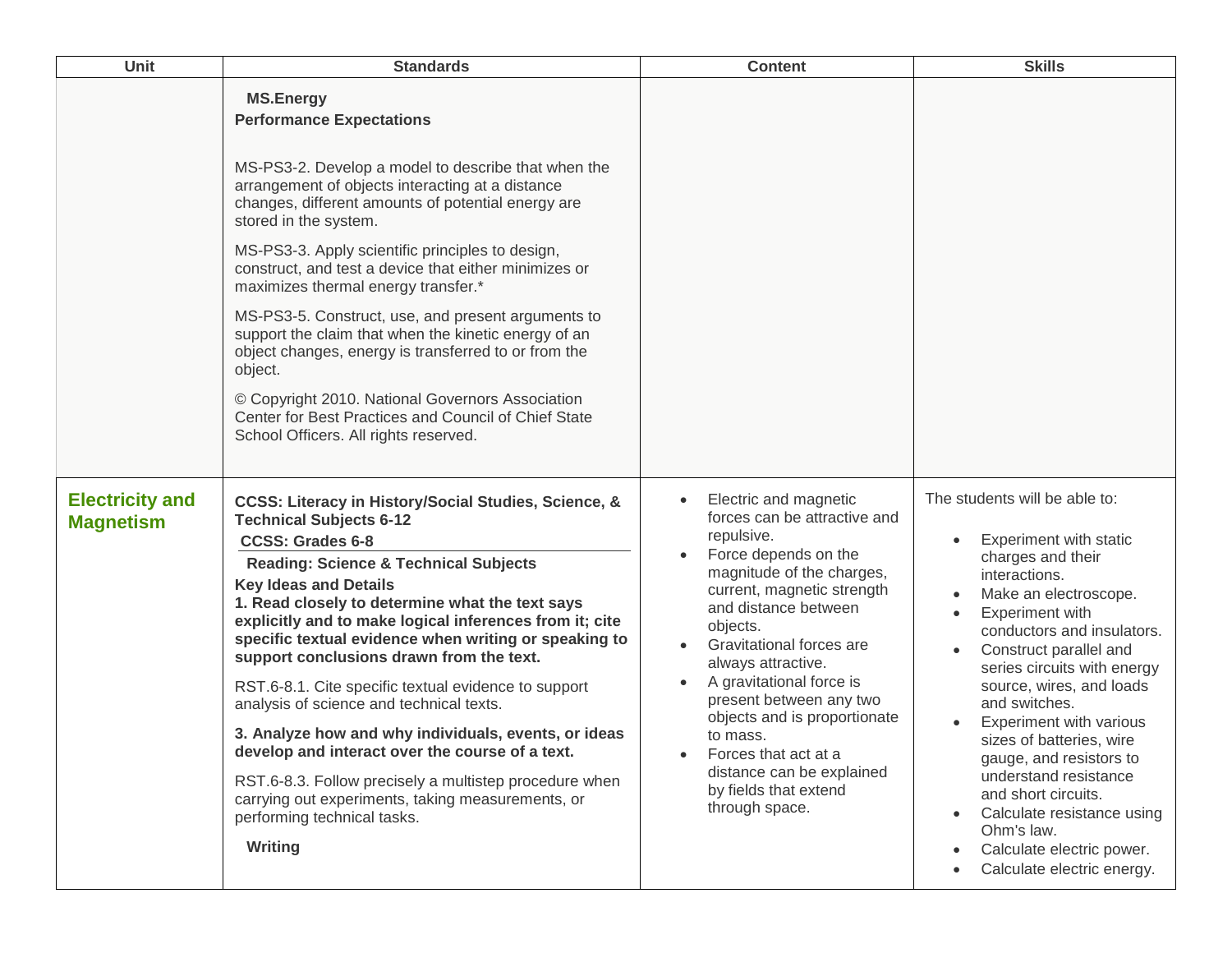| Unit | <b>Standards</b>                                                                                                                                                                                                                                                                                                                                                                                                                 | <b>Content</b> | <b>Skills</b>                                                                                                                                                                                                                              |
|------|----------------------------------------------------------------------------------------------------------------------------------------------------------------------------------------------------------------------------------------------------------------------------------------------------------------------------------------------------------------------------------------------------------------------------------|----------------|--------------------------------------------------------------------------------------------------------------------------------------------------------------------------------------------------------------------------------------------|
|      | <b>Text Types and Purposes</b><br>1. Write arguments to support claims in an analysis<br>of substantive topics or texts using valid reasoning<br>and relevant and sufficient evidence.<br>WHST.6-8.1. Write arguments focused on discipline-<br>specific content.<br><b>Research to Build and Present Knowledge</b><br>7. Conduct short as well as more sustained research<br>projects based on focused questions, demonstrating |                | Explore properties of<br>magnets using various<br>sizes and shapes of<br>magnets.<br>Draw and label the<br>magnetic fields<br>surrounding our Earth.<br>Generate a magnetic field<br>from an electric current.<br>Create an electromagnet. |
|      | understanding of the subject under investigation.<br>WHST.6-8.7. Conduct short research projects to answer<br>a question (including a self-generated question), drawing<br>on several sources and generating additional related,<br>focused questions that allow for multiple avenues of<br>exploration.<br><b>CCSS: Mathematics</b><br><b>CCSS: Grade 8</b>                                                                     |                | Generate current from a<br>changing magnetic field<br>and explain how a<br>generator works.<br>Research, create a visual,<br>and share the process of<br>producing electricity and<br>delivering it to homes.                              |
|      | <b>Mathematical Practice</b><br><b>MP. The Standards for Mathematical Practice</b><br>describe varieties of expertise that mathematics<br>educators at all levels should seek to develop in<br>their students.<br>MP.2. Reason abstractly and quantitatively.                                                                                                                                                                    |                |                                                                                                                                                                                                                                            |
|      | <b>NGSS: Science Performance Expectations (2013)</b><br><b>NGSS: MS Physical Science</b><br><b>MS. Forces and Interactions</b><br><b>Performance Expectations</b><br>MS-PS2-2. Plan an investigation to provide evidence that                                                                                                                                                                                                    |                |                                                                                                                                                                                                                                            |
|      | the change in an object's motion depends on the sum of<br>the forces on the object and the mass of the object.<br>MS-PS2-3. Ask questions about data to determine the<br>factors that affect the strength of electric and magnetic<br>forces.                                                                                                                                                                                    |                |                                                                                                                                                                                                                                            |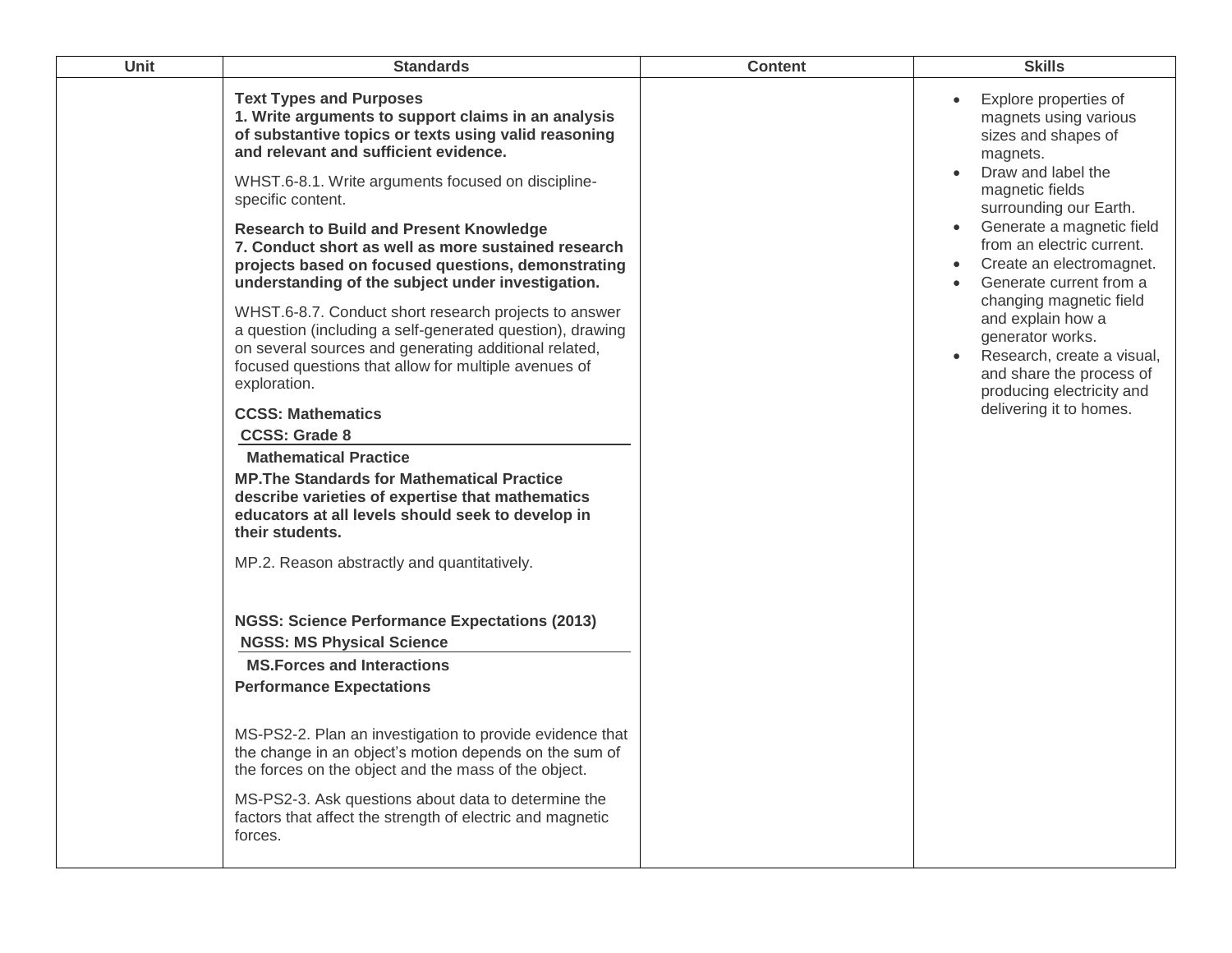| <b>Unit</b>                                                                        | <b>Standards</b>                                                                                                                                                                                                                                                                                                                                                                                                                                                                                                                                                                                                                                                                                                                                                                                                                                                                                                                                                                                                     | <b>Content</b>                                                                                                                                                                      | <b>Skills</b>                                                                                                                                                                                                                                                                                                                                                                                                                                                                                                                                    |
|------------------------------------------------------------------------------------|----------------------------------------------------------------------------------------------------------------------------------------------------------------------------------------------------------------------------------------------------------------------------------------------------------------------------------------------------------------------------------------------------------------------------------------------------------------------------------------------------------------------------------------------------------------------------------------------------------------------------------------------------------------------------------------------------------------------------------------------------------------------------------------------------------------------------------------------------------------------------------------------------------------------------------------------------------------------------------------------------------------------|-------------------------------------------------------------------------------------------------------------------------------------------------------------------------------------|--------------------------------------------------------------------------------------------------------------------------------------------------------------------------------------------------------------------------------------------------------------------------------------------------------------------------------------------------------------------------------------------------------------------------------------------------------------------------------------------------------------------------------------------------|
|                                                                                    | MS-PS2-4. Construct and present arguments using<br>evidence to support the claim that gravitational<br>interactions are attractive and depend on the masses of<br>interacting objects<br>MS-PS2-5. Conduct an investigation and evaluate the<br>experimental design to provide evidence that fields exist<br>between objects exerting forces on each other even<br>though the objects are not in contact.<br>© Copyright 2010. National Governors Association<br>Center for Best Practices and Council of Chief State<br>School Officers. All rights reserved.                                                                                                                                                                                                                                                                                                                                                                                                                                                       |                                                                                                                                                                                     |                                                                                                                                                                                                                                                                                                                                                                                                                                                                                                                                                  |
| <b>Motion and</b><br><b>Stability:</b><br><b>Forces and</b><br><b>Interactions</b> | CCSS: Literacy in History/Social Studies, Science, &<br><b>Technical Subjects 6-12</b><br><b>CCSS: Grades 6-8</b><br><b>Reading: Science &amp; Technical Subjects</b><br><b>Key Ideas and Details</b><br>1. Read closely to determine what the text says<br>explicitly and to make logical inferences from it; cite<br>specific textual evidence when writing or speaking to<br>support conclusions drawn from the text.<br>RST.6-8.1. Cite specific textual evidence to support<br>analysis of science and technical texts.<br>3. Analyze how and why individuals, events, or ideas<br>develop and interact over the course of a text.<br>RST.6-8.3. Follow precisely a multistep procedure when<br>carrying out experiments, taking measurements, or<br>performing technical tasks.<br>Writing<br><b>Research to Build and Present Knowledge</b><br>7. Conduct short as well as more sustained research<br>projects based on focused questions, demonstrating<br>understanding of the subject under investigation. | Forces act on objects.<br>The motion of an object is<br>determined by the sum of<br>the forces acting on it.<br>Newton's Laws of Motion<br>$\bullet$<br>quantify forces and motion. | The students will be able to:<br>Graph coordinates for the<br>motion of an object based<br>on position.<br>Differentiate between<br>positive and negative<br>direction.<br>Design models that<br>illustrate various types of<br>motions.<br>Calculate average<br>acceleration.<br>Determine net force.<br>Recognize that friction<br>can be helpful and<br>harmful.<br>Experiment with ways to<br>reduce friction.<br>Calculate change in<br>velocity.<br>Cite examples of projectile<br>motion.<br>Experiment with the three<br>Laws of Motion. |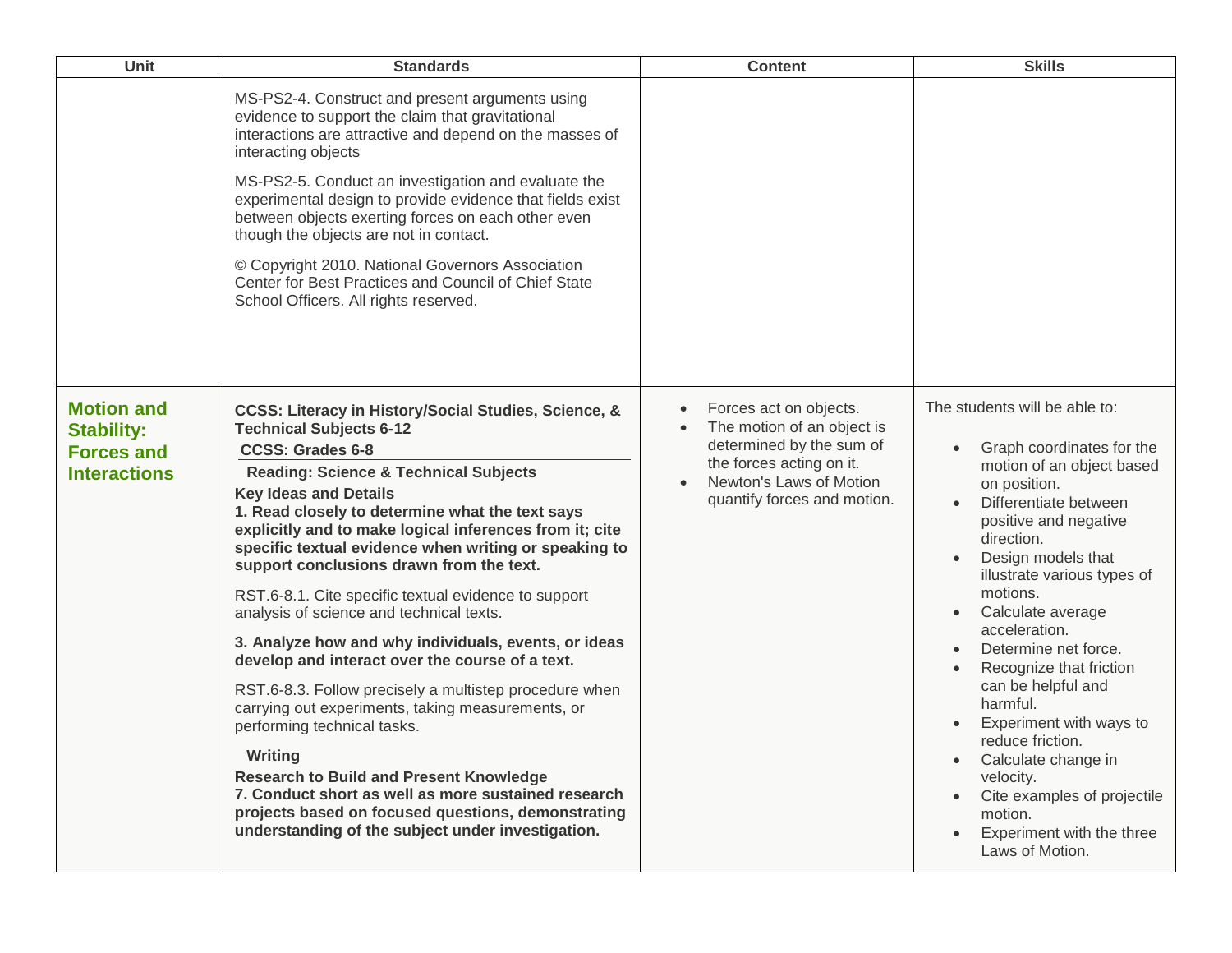| Unit | <b>Standards</b>                                                                                                                                                                                                                                    | <b>Content</b> | <b>Skills</b>                                                                        |
|------|-----------------------------------------------------------------------------------------------------------------------------------------------------------------------------------------------------------------------------------------------------|----------------|--------------------------------------------------------------------------------------|
|      | WHST.6-8.7. Conduct short research projects to answer<br>a question (including a self-generated question), drawing<br>on several sources and generating additional related,<br>focused questions that allow for multiple avenues of<br>exploration. |                | Apply Newton's Laws to<br>$\bullet$<br>the motion of objects.<br>Calculate momentum. |
|      | <b>CCSS: Mathematics</b><br><b>CCSS: Grade 8</b><br><b>Mathematical Practice</b><br><b>MP. The Standards for Mathematical Practice</b><br>describe varieties of expertise that mathematics<br>educators at all levels should seek to develop in     |                |                                                                                      |
|      | their students.<br>MP.2. Reason abstractly and quantitatively.                                                                                                                                                                                      |                |                                                                                      |
|      | <b>NGSS: Science Performance Expectations (2013)</b><br><b>NGSS: MS Physical Science</b><br><b>MS.Forces and Interactions</b><br><b>Performance Expectations</b>                                                                                    |                |                                                                                      |
|      | MS-PS2-1. Apply Newton's Third Law to design a<br>solution to a problem involving the motion of two colliding<br>objects.*                                                                                                                          |                |                                                                                      |
|      | MS-PS2-2. Plan an investigation to provide evidence that<br>the change in an object's motion depends on the sum of<br>the forces on the object and the mass of the object.                                                                          |                |                                                                                      |
|      | MS-PS2-4. Construct and present arguments using<br>evidence to support the claim that gravitational<br>interactions are attractive and depend on the masses of<br>interacting objects.                                                              |                |                                                                                      |
|      | <b>MS.Energy</b><br><b>Performance Expectations</b>                                                                                                                                                                                                 |                |                                                                                      |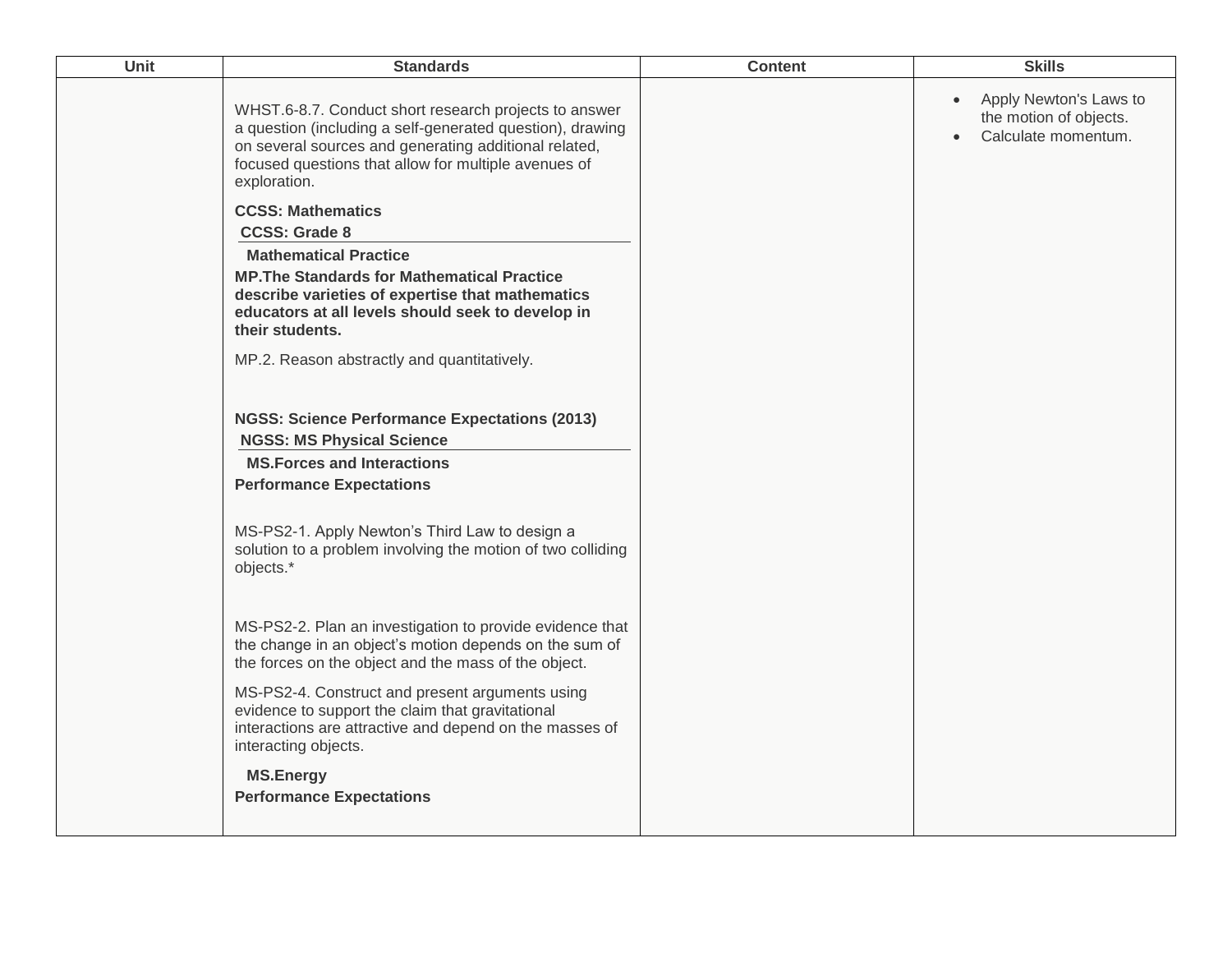| Unit                                                    | <b>Standards</b>                                                                                                                                                                                                                                                                                                                                                                                                                                                                                                                                                                                                                                                                                                                                                                                                                                                                                                                         | <b>Content</b>                                                                                                                                                                                                                                                                                                                                                                                                                                                                                     | <b>Skills</b>                                                                                                                                                                                                                                                                                                                                                                                                                                                                                                               |
|---------------------------------------------------------|------------------------------------------------------------------------------------------------------------------------------------------------------------------------------------------------------------------------------------------------------------------------------------------------------------------------------------------------------------------------------------------------------------------------------------------------------------------------------------------------------------------------------------------------------------------------------------------------------------------------------------------------------------------------------------------------------------------------------------------------------------------------------------------------------------------------------------------------------------------------------------------------------------------------------------------|----------------------------------------------------------------------------------------------------------------------------------------------------------------------------------------------------------------------------------------------------------------------------------------------------------------------------------------------------------------------------------------------------------------------------------------------------------------------------------------------------|-----------------------------------------------------------------------------------------------------------------------------------------------------------------------------------------------------------------------------------------------------------------------------------------------------------------------------------------------------------------------------------------------------------------------------------------------------------------------------------------------------------------------------|
|                                                         | MS-PS3-1. Construct and interpret graphical displays of<br>data to describe the relationships of kinetic energy to the<br>mass of an object and to the speed of an object.<br>MS-PS3-4. Plan an investigation to determine the<br>relationships among the energy transferred, the type of<br>matter, the mass, and the change in the average kinetic<br>energy of the particles as measured by the temperature<br>of the sample.<br>MS-PS3-5. Construct, use, and present arguments to<br>support the claim that when the kinetic energy of an<br>object changes, energy is transferred to or from the<br>object.<br>© Copyright 2010. National Governors Association<br>Center for Best Practices and Council of Chief State<br>School Officers. All rights reserved.                                                                                                                                                                   |                                                                                                                                                                                                                                                                                                                                                                                                                                                                                                    |                                                                                                                                                                                                                                                                                                                                                                                                                                                                                                                             |
| <b>Waves and</b><br><b>Their</b><br><b>Applications</b> | <b>CCSS: English Language Arts 6-12</b><br><b>CCSS: Grade 8</b><br><b>Speaking &amp; Listening</b><br>5. Make strategic use of digital media and visual<br>displays of data to express information and enhance<br>understanding of presentations.<br>SL.8.5. Integrate multimedia and visual displays into<br>presentations to clarify information, strengthen claims<br>and evidence, and add interest.<br>CCSS: Literacy in History/Social Studies, Science, &<br><b>Technical Subjects 6-12</b><br><b>CCSS: Grades 6-8</b><br><b>Reading: Science &amp; Technical Subjects</b><br><b>Key Ideas and Details</b><br>1. Read closely to determine what the text says<br>explicitly and to make logical inferences from it; cite<br>specific textual evidence when writing or speaking to<br>support conclusions drawn from the text.<br>RST.6-8.1. Cite specific textual evidence to support<br>analysis of science and technical texts. | The two main types of<br>waves are transverse and<br>longitudinal.<br>Waves have repeating<br>patterns.<br>The properties of waves are<br>amplitude, frequency, and<br>length.<br>Types of wave interactions<br>are reflection, refraction,<br>and diffraction.<br>Sound waves have<br>properties and need a<br>medium for transmission.<br>Light can be reflected,<br>absorbed, and transmitted.<br>Light travels in a straight<br>line dependent upon the<br>medium through which it<br>travels. | The students will be able to:<br>Diagram the motion of a<br>transverse and<br>longitudinal wave and<br>label the wave properties.<br>Conduct experiments on<br>reflection, refraction, and<br>diffraction.<br>Conduct experiments that<br>will illustrate sound waves<br>traveling through different<br>mediums.<br>Model what happens to a<br>wave when there are<br>changes in pitch,<br>frequency, loudness, and<br>amplitude.<br>Simulate the Doppler<br>Effect.<br>Research the<br>$\bullet$<br>electromagnet spectrum |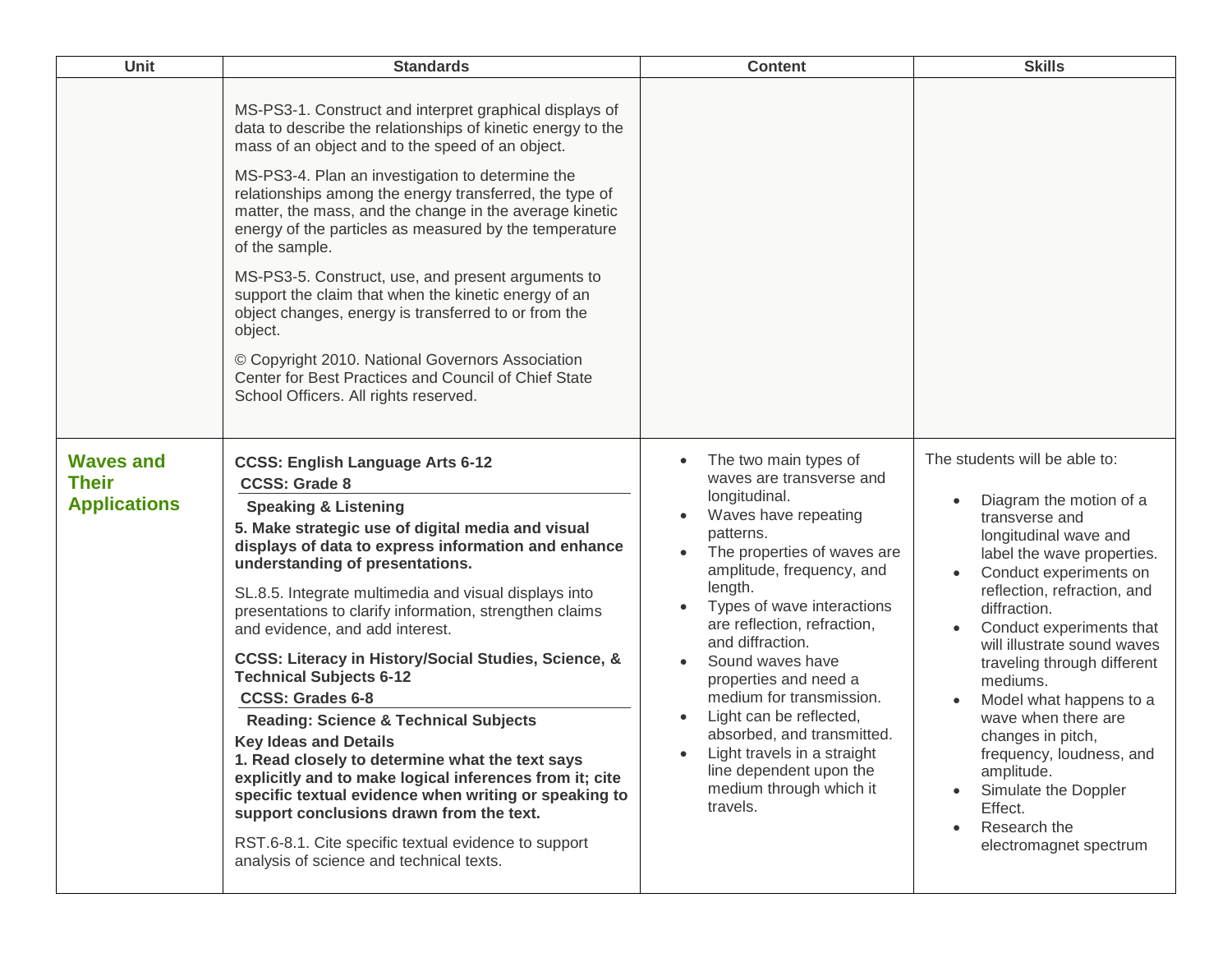| <b>Unit</b> | <b>Standards</b>                                                                                                                                                                                                                                            | <b>Content</b> | <b>Skills</b>                                                                                                                                                   |
|-------------|-------------------------------------------------------------------------------------------------------------------------------------------------------------------------------------------------------------------------------------------------------------|----------------|-----------------------------------------------------------------------------------------------------------------------------------------------------------------|
|             | 2. Determine central ideas or themes of a text and<br>analyze their development; summarize the key<br>supporting details and ideas.<br>RST.6-8.2. Determine the central ideas or conclusions of<br>a text; provide an accurate summary of the text distinct |                | and create a visual<br>presentation to share.<br>Conduct experiments to<br>model the interactions of<br>light waves: reflection,<br>refraction, absorption, and |
|             | from prior knowledge or opinions.<br>9. Analyze how two or more texts address similar<br>themes or topics in order to build knowledge or to<br>compare the approaches the authors take.                                                                     |                | scattering.                                                                                                                                                     |
|             | RST.6-8.9. Compare and contrast the information gained<br>from experiments, simulations, video, or multimedia<br>sources with that gained from reading a text on the same<br>topic.                                                                         |                |                                                                                                                                                                 |
|             | Writing<br>9. Draw evidence from literary or informational texts<br>to support analysis, reflection, and research.                                                                                                                                          |                |                                                                                                                                                                 |
|             | WHST.6-8.9. Draw evidence from informational texts to<br>support analysis reflection, and research.                                                                                                                                                         |                |                                                                                                                                                                 |
|             | <b>CCSS: Mathematics</b><br><b>CCSS: Grade 8</b>                                                                                                                                                                                                            |                |                                                                                                                                                                 |
|             | <b>Functions</b>                                                                                                                                                                                                                                            |                |                                                                                                                                                                 |
|             | 8.F.A. Define, evaluate, and compare functions.                                                                                                                                                                                                             |                |                                                                                                                                                                 |
|             | 8.F.A.3. Interpret the equation $y = mx + b$ as defining a<br>linear function, whose graph is a straight line; give<br>examples of functions that are not linear.                                                                                           |                |                                                                                                                                                                 |
|             | <b>Mathematical Practice</b><br><b>MP. The Standards for Mathematical Practice</b><br>describe varieties of expertise that mathematics<br>educators at all levels should seek to develop in<br>their students.                                              |                |                                                                                                                                                                 |
|             | MP.2. Reason abstractly and quantitatively.                                                                                                                                                                                                                 |                |                                                                                                                                                                 |
|             | MP.4. Model with mathematics.                                                                                                                                                                                                                               |                |                                                                                                                                                                 |
|             | <b>NGSS: Science Performance Expectations (2013)</b><br><b>NGSS: MS Physical Science</b><br><b>MS. Waves and Electromagnetic Radiation</b>                                                                                                                  |                |                                                                                                                                                                 |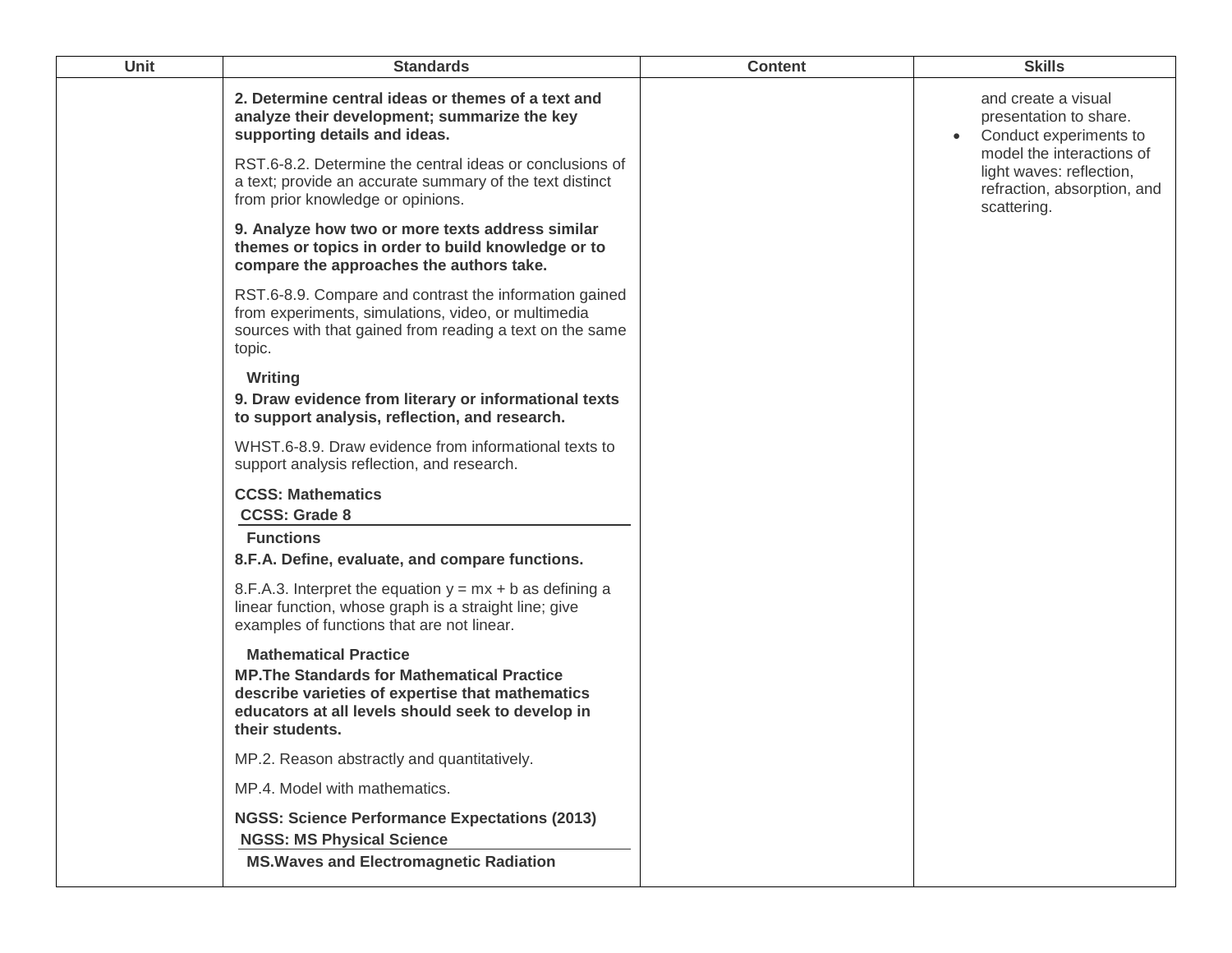| Unit | <b>Standards</b>                                                                                                                                                                                             | <b>Content</b> | <b>Skills</b> |
|------|--------------------------------------------------------------------------------------------------------------------------------------------------------------------------------------------------------------|----------------|---------------|
|      | <b>Performance Expectations</b>                                                                                                                                                                              |                |               |
|      | MS-PS4-1. Use mathematical representations to<br>describe a simple model for waves that includes how the<br>amplitude of a wave is related to the energy in a wave.                                          |                |               |
|      | MS-PS4-2. Develop and use a model to describe that<br>waves are reflected, absorbed, or transmitted through<br>various materials.                                                                            |                |               |
|      | MS-PS4-3. Integrate qualitative scientific and technical<br>information to support the claim that digitized signals are<br>a more reliable way to encode and transmit information<br>than analog signals.    |                |               |
|      | <b>NGSS: Disciplinary Core Ideas</b><br><b>NGSS: 6-8</b>                                                                                                                                                     |                |               |
|      | PS4: Waves and Their Applications in<br><b>Technologies for Information Transfer</b>                                                                                                                         |                |               |
|      | <b>PS4.A: Wave Properties</b>                                                                                                                                                                                |                |               |
|      | A simple wave has a repeating pattern with a specific<br>wavelength, frequency, and amplitude. (MS-PS4-1)                                                                                                    |                |               |
|      | A sound wave needs a medium through which it is<br>transmitted. (MS-PS4-2)                                                                                                                                   |                |               |
|      | <b>PS4.B: Electromagnetic Radiation</b>                                                                                                                                                                      |                |               |
|      | When light shines on an object, it is reflected, absorbed,<br>or transmitted through the object, depending on the<br>object's material and the frequency (color) of the light.<br>$(MS-PS4-2)$               |                |               |
|      | The path that light travels can be traced as straight lines,<br>except at surfaces between different transparent<br>materials (e.g., air and water, air and glass) where the<br>light path bends. (MS-PS4-2) |                |               |
|      | A wave model of light is useful for explaining brightness,<br>color, and the frequency-dependent bending of light at a<br>surface between media. (MS-PS4-2)                                                  |                |               |
|      | However, because light can travel through space, it<br>cannot be a matter wave, like sound or water waves.<br>$(MS-PS4-2)$                                                                                   |                |               |
|      |                                                                                                                                                                                                              |                |               |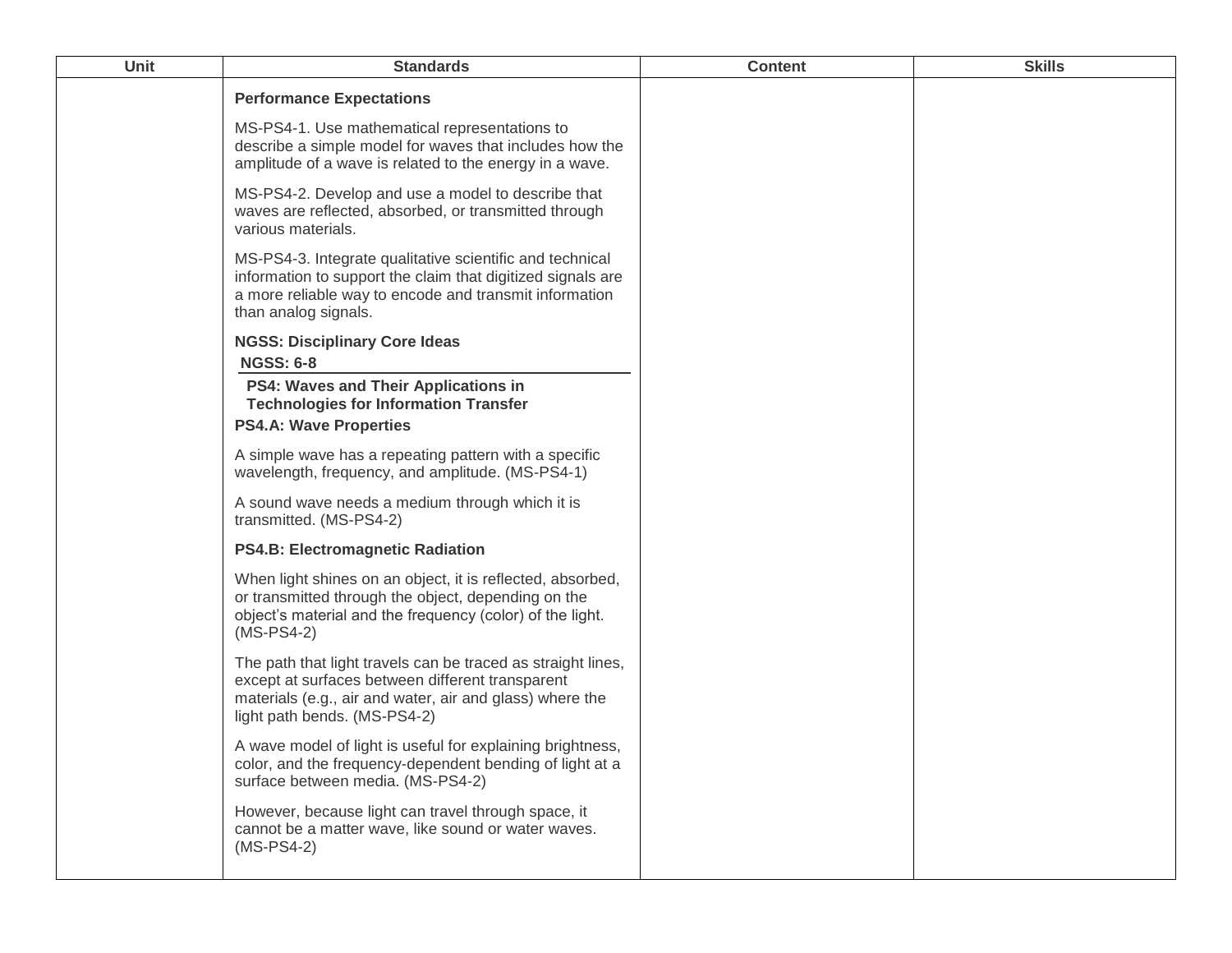| Unit                              | <b>Standards</b>                                                                                                                                                                                                                                                                                                                                                                                                                                                                                                                                                                                                                                                                                                                                                                                                                                                                                                                                                                                                                                                                            | <b>Content</b>                                                                                                                                                                                                                                                 | <b>Skills</b>                                                                                                                                                                                                                                                                                                                                                                                                                                                                                                                                                                                                                                                                                             |
|-----------------------------------|---------------------------------------------------------------------------------------------------------------------------------------------------------------------------------------------------------------------------------------------------------------------------------------------------------------------------------------------------------------------------------------------------------------------------------------------------------------------------------------------------------------------------------------------------------------------------------------------------------------------------------------------------------------------------------------------------------------------------------------------------------------------------------------------------------------------------------------------------------------------------------------------------------------------------------------------------------------------------------------------------------------------------------------------------------------------------------------------|----------------------------------------------------------------------------------------------------------------------------------------------------------------------------------------------------------------------------------------------------------------|-----------------------------------------------------------------------------------------------------------------------------------------------------------------------------------------------------------------------------------------------------------------------------------------------------------------------------------------------------------------------------------------------------------------------------------------------------------------------------------------------------------------------------------------------------------------------------------------------------------------------------------------------------------------------------------------------------------|
|                                   | <b>PS4.C: Information Technologies and</b><br>Instrumentation<br>Digitized signals (sent as wave pulses) are a more<br>reliable way to encode and transmit information. (MS-<br>PS4-3)<br>© Copyright 2010. National Governors Association<br>Center for Best Practices and Council of Chief State<br>School Officers. All rights reserved.                                                                                                                                                                                                                                                                                                                                                                                                                                                                                                                                                                                                                                                                                                                                                 |                                                                                                                                                                                                                                                                |                                                                                                                                                                                                                                                                                                                                                                                                                                                                                                                                                                                                                                                                                                           |
| <b>Science</b><br><b>Projects</b> | <b>CCSS: English Language Arts 6-12</b><br><b>CCSS: Grade 7</b><br><b>Capacities of the Literate Individual</b><br><b>Students Who are College and Career Ready in</b><br>Reading, Writing, Speaking, Listening, & Language<br>They build strong content knowledge.<br>They comprehend as well as critique.<br>They use technology and digital media strategically and<br>capably.<br><b>Reading: Literature</b><br><b>Key Ideas and Details</b><br>1. Read closely to determine what the text says<br>explicitly and to make logical inferences from it; cite<br>specific textual evidence when writing or speaking to<br>support conclusions drawn from the text.<br>RL.7.1. Cite several pieces of textual evidence to support<br>analysis of what the text says explicitly as well as<br>inferences drawn from the text.<br><b>Writing</b><br><b>Text Types and Purposes</b><br>1. Write arguments to support claims in an analysis<br>of substantive topics or texts, using valid reasoning<br>and relevant and sufficient evidence.<br>W.7.1d. Establish and maintain a formal style. | The engineering design<br>process<br>Inquiry based approach to<br>the scientific method.<br>Scientific method<br>Hypothesis<br>Procedure<br>Background information<br><b>Procedures</b><br>Bibliography<br>Dependent and<br>$\bullet$<br>independent variables | The students will be able to:<br>Follow the scientific<br>method to conduct an<br>experiment.<br>Define the criteria and<br>constraints of a scientific<br>problem.<br>Research scientific<br>principles.<br>Evaluate solutions to<br>$\bullet$<br>determine how well the<br>objectives were met<br>during the scientific<br>process.<br>Analyze and interpret data<br>to determine similarities<br>and differences in<br>findings.<br>Develop and use models.<br>Ask and define questions<br>to specify relationships<br>between variables.<br>Manage a project and<br>meet deadlines.<br>Communicate project<br>findings through written<br>results, creating a<br>presentation board, and<br>speeches. |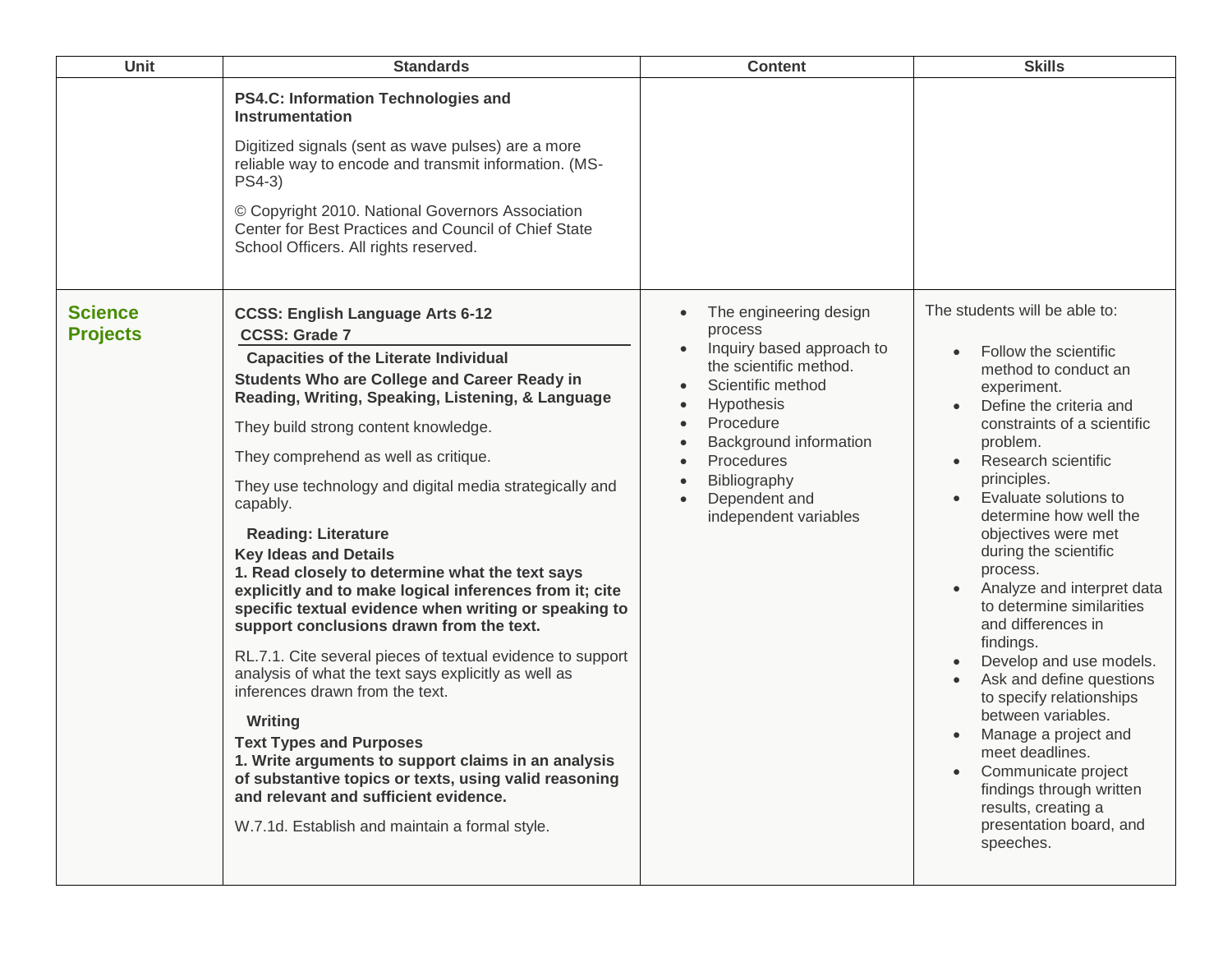| Unit | <b>Standards</b>                                                                                                                                                                                                                             | <b>Content</b> | <b>Skills</b> |
|------|----------------------------------------------------------------------------------------------------------------------------------------------------------------------------------------------------------------------------------------------|----------------|---------------|
|      | W.7.1e. Provide a concluding statement or section that<br>follows from and supports the argument presented.                                                                                                                                  |                |               |
|      | 2. Write informative/explanatory texts to examine<br>and convey complex ideas and information clearly<br>and accurately through the effective selection,<br>organization, and analysis of content.                                           |                |               |
|      | W.7.2. Write informative/explanatory texts to examine a<br>topic and convey ideas, concepts, and information<br>through the selection, organization, and analysis of<br>relevant content.                                                    |                |               |
|      | W.7.2d. Use precise language and domain-specific<br>vocabulary to inform about or explain the topic.                                                                                                                                         |                |               |
|      | <b>Production and Distribution of Writing</b><br>4. Produce clear and coherent writing in which the<br>development, organization, and style are appropriate<br>to task, purpose, and audience.                                               |                |               |
|      | W.7.4. Produce clear and coherent writing in which the<br>development, organization, and style are appropriate to<br>task, purpose, and audience. (Grade-specific<br>expectations for writing types are defined in standards 1-<br>3 above.) |                |               |
|      | 6. Use technology, including the Internet, to produce<br>and publish writing and to interact and collaborate<br>with others.                                                                                                                 |                |               |
|      | W.7.6. Use technology, including the Internet, to produce<br>and publish writing and link to and cite sources as well<br>as to interact and collaborate with others, including<br>linking to and citing sources.                             |                |               |
|      | <b>Research to Build and Present Knowledge</b><br>7. Conduct short as well as more sustained research<br>projects based on focused questions, demonstrating<br>understanding of the subject under investigation.                             |                |               |
|      | W.7.7. Conduct short research projects to answer a<br>question, drawing on several sources and generating<br>additional related, focused questions for further research<br>and investigation.                                                |                |               |
|      |                                                                                                                                                                                                                                              |                |               |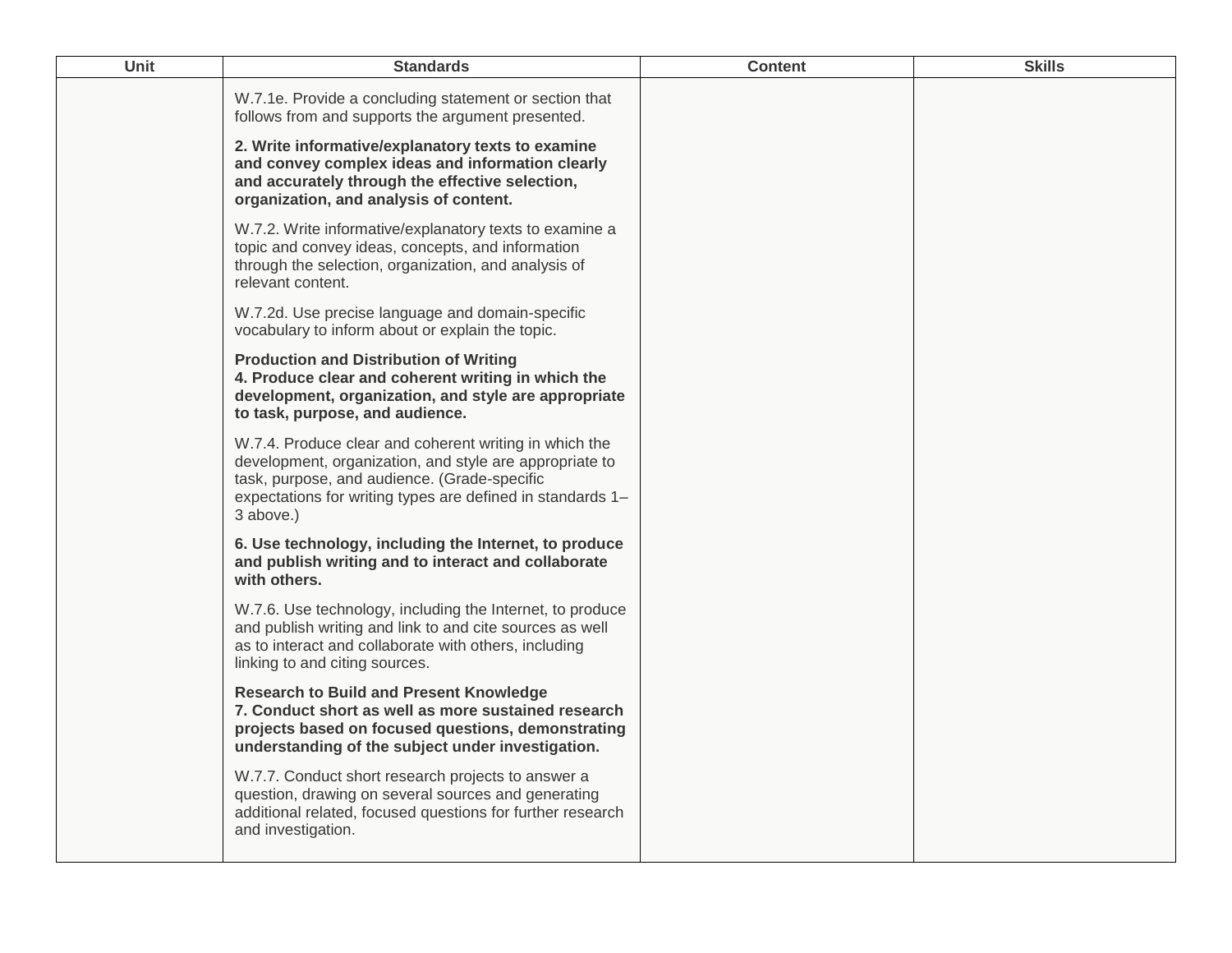| Unit | <b>Standards</b>                                                                                                                                                                                                                                                                    | <b>Content</b> | <b>Skills</b> |
|------|-------------------------------------------------------------------------------------------------------------------------------------------------------------------------------------------------------------------------------------------------------------------------------------|----------------|---------------|
|      | 9. Draw evidence from literary or informational texts<br>to support analysis, reflection, and research.                                                                                                                                                                             |                |               |
|      | W.7.9. Draw evidence from literary or informational texts<br>to support analysis, reflection, and research.                                                                                                                                                                         |                |               |
|      | <b>Speaking &amp; Listening</b><br><b>Comprehension and Collaboration</b><br>1. Prepare for and participate effectively in a range of<br>conversations and collaborations with diverse<br>partners, building on others' ideas and expressing<br>their own clearly and persuasively. |                |               |
|      | SL.7.1a. Come to discussions prepared, having read or<br>researched material under study; explicitly draw on that<br>preparation by referring to evidence on the topic, text, or<br>issue to probe and reflect on ideas under discussion.                                           |                |               |
|      | <b>Presentation of Knowledge and Ideas</b><br>4. Present information, findings, and supporting<br>evidence such that listeners can follow the line of<br>reasoning and the organization, development, and<br>style are appropriate to task, purpose, and audience.                  |                |               |
|      | SL.7.4. Present claims and findings, emphasizing salient<br>points in a focused, coherent manner with pertinent<br>descriptions, facts, details, and examples; use<br>appropriate eye contact, adequate volume, and clear<br>pronunciation.                                         |                |               |
|      | 5. Make strategic use of digital media and visual<br>displays of data to express information and enhance<br>understanding of presentations.                                                                                                                                         |                |               |
|      | SL.7.5. Include multimedia components and visual<br>displays in presentations to clarify claims and findings<br>and emphasize salient points.                                                                                                                                       |                |               |
|      | Language<br><b>Conventions of Standard English</b><br>1. Demonstrate command of the conventions of<br>standard English grammar and usage when writing<br>or speaking.                                                                                                               |                |               |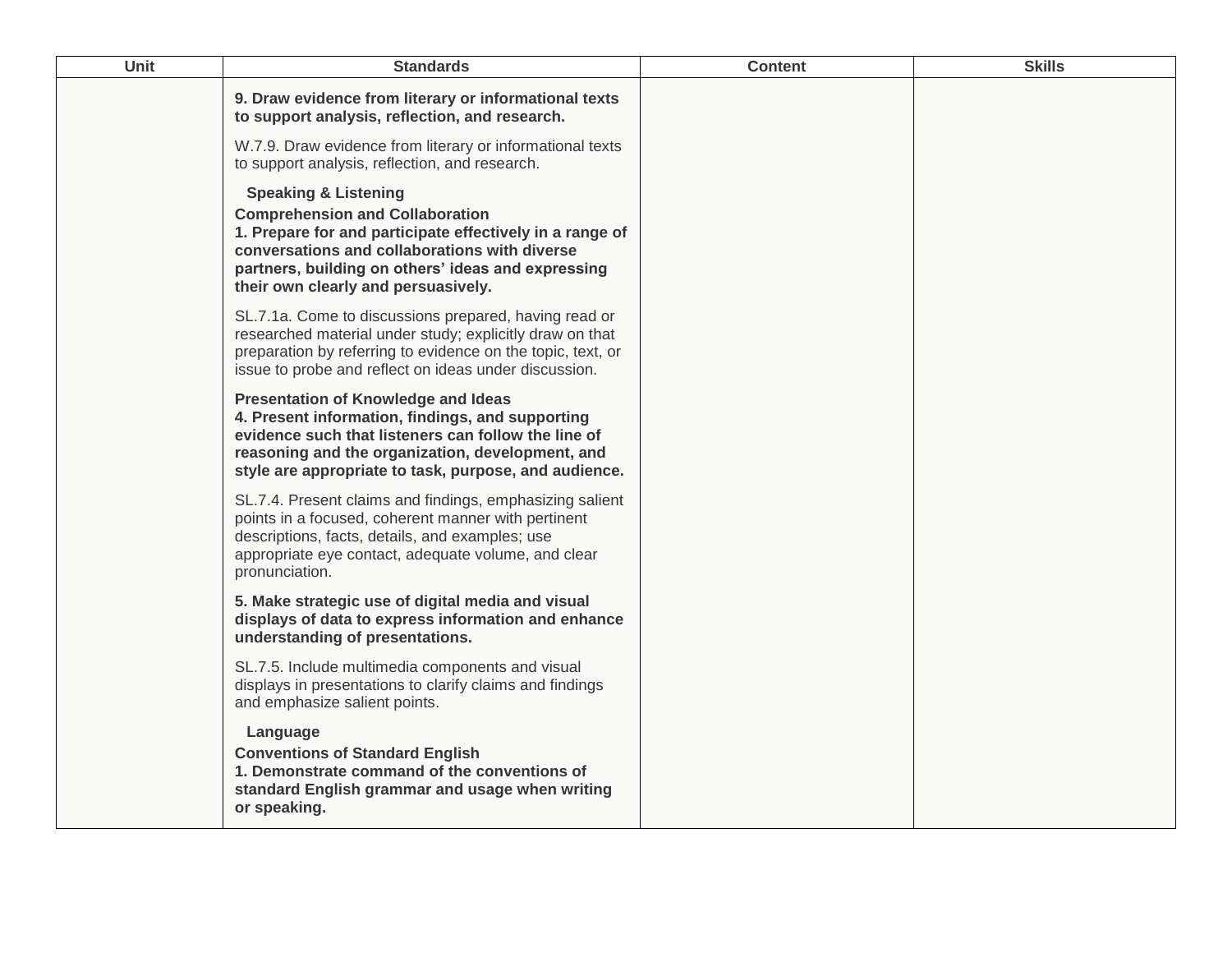| Unit | <b>Standards</b>                                                                                                                                                                                                                            | <b>Content</b> | <b>Skills</b> |
|------|---------------------------------------------------------------------------------------------------------------------------------------------------------------------------------------------------------------------------------------------|----------------|---------------|
|      | L.7.1. Demonstrate command of the conventions of<br>standard English grammar and usage when writing or<br>speaking.                                                                                                                         |                |               |
|      | 2. Demonstrate command of the conventions of<br>standard English capitalization, punctuation, and<br>spelling when writing.                                                                                                                 |                |               |
|      | L.7.2. Demonstrate command of the conventions of<br>standard English capitalization, punctuation, and spelling<br>when writing.                                                                                                             |                |               |
|      | L.7.2b. Spell correctly.                                                                                                                                                                                                                    |                |               |
|      | <b>Knowledge of Language</b><br>3. Apply knowledge of language to understand how<br>language functions in different contexts, to make<br>effective choices for meaning or style, and to<br>comprehend more fully when reading or listening. |                |               |
|      | L.7.3. Use knowledge of language and its conventions<br>when writing, speaking, reading, or listening.                                                                                                                                      |                |               |
|      | L.7.3a. Choose language that expresses ideas precisely<br>and concisely, recognizing and eliminating wordiness<br>and redundancy.*                                                                                                          |                |               |
|      | <b>CCSS: Mathematics</b><br><b>CCSS: Grade 7</b>                                                                                                                                                                                            |                |               |
|      | <b>The Number System</b><br>7.NS.A. Apply and extend previous understandings<br>of operations with fractions to add, subtract,<br>multiply, and divide rational numbers.                                                                    |                |               |
|      | 7.NS.A.3. Solve real-world and mathematical problems<br>involving the four operations with rational numbers.                                                                                                                                |                |               |
|      | <b>Statistics &amp; Probability</b><br>7.SP.B. Draw informal comparative inferences about<br>two populations.                                                                                                                               |                |               |
|      | 7.SP.B.4. Use measures of center and measures of<br>variability for numerical data from random samples to                                                                                                                                   |                |               |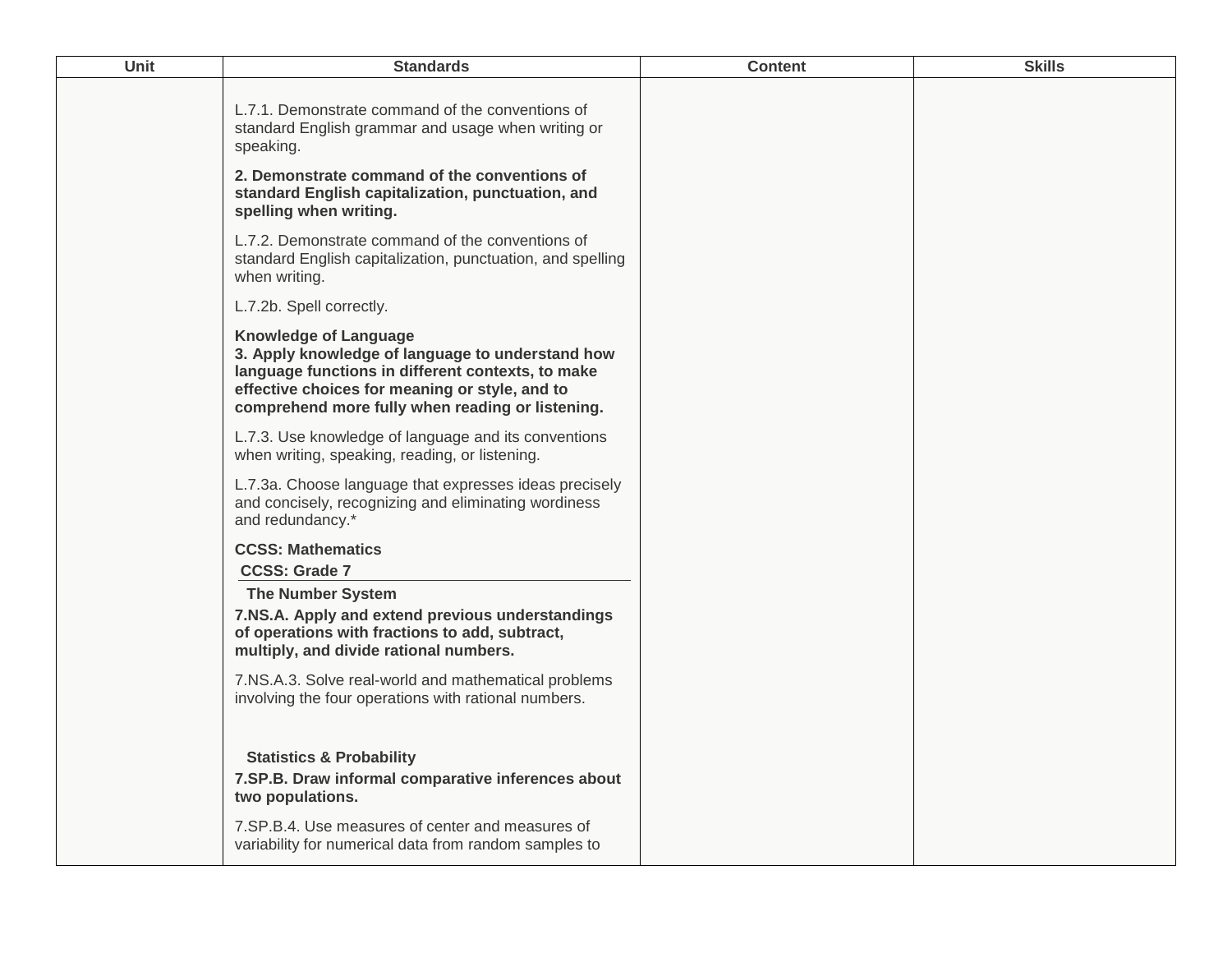| Unit | <b>Standards</b>                                                                                                                                                                                                                                                                            | <b>Content</b> | <b>Skills</b> |
|------|---------------------------------------------------------------------------------------------------------------------------------------------------------------------------------------------------------------------------------------------------------------------------------------------|----------------|---------------|
|      | draw informal comparative inferences about two<br>populations.                                                                                                                                                                                                                              |                |               |
|      | 7.SP.C. Investigate chance processes and develop,<br>use, and evaluate probability models.                                                                                                                                                                                                  |                |               |
|      | 7.SP.C.6. Approximate the probability of a chance event<br>by collecting data on the chance process that produces it<br>and observing its long-run relative frequency, and predict<br>the approximate relative frequency given the probability.                                             |                |               |
|      | <b>Mathematical Practice</b><br><b>MP. The Standards for Mathematical Practice</b><br>describe varieties of expertise that mathematics<br>educators at all levels should seek to develop in<br>their students.                                                                              |                |               |
|      | MP.6. Attend to precision.                                                                                                                                                                                                                                                                  |                |               |
|      | <b>NGSS: Science Performance Expectations (2013)</b><br><b>NGSS: MS Engineering Design</b>                                                                                                                                                                                                  |                |               |
|      | <b>MS.Engineering Design</b><br><b>Performance Expectations</b>                                                                                                                                                                                                                             |                |               |
|      | MS-ETS1-1. Define the criteria and constraints of a<br>design problem with sufficient precision to ensure a<br>successful solution, taking into account relevant scientific<br>principles and potential impacts on people and the<br>natural environment that may limit possible solutions. |                |               |
|      | MS-ETS1-2. Evaluate competing design solutions using<br>a systematic process to determine how well they meet<br>the criteria and constraints of the problem.                                                                                                                                |                |               |
|      | MS-ETS1-3. Analyze data from tests to determine<br>similarities and differences among several design<br>solutions to identify the best characteristics of each that<br>can be combined into a new solution to better meet the<br>criteria for success.                                      |                |               |
|      | MS-ETS1-4. Develop a model to generate data for<br>iterative testing and modification of a proposed object,                                                                                                                                                                                 |                |               |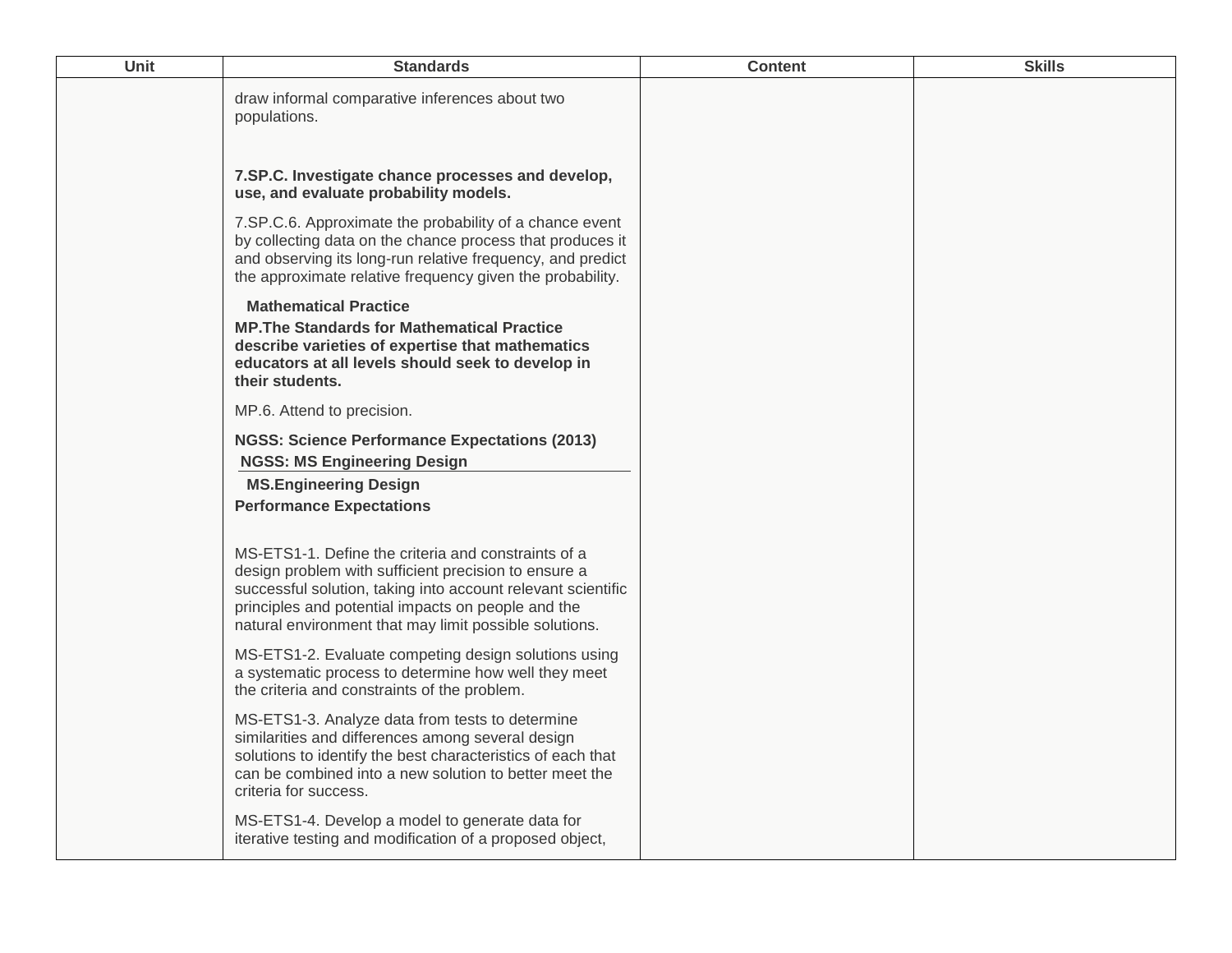| <b>Unit</b> | <b>Standards</b>                                                                                                                                                                                                                                               | <b>Content</b> | <b>Skills</b> |
|-------------|----------------------------------------------------------------------------------------------------------------------------------------------------------------------------------------------------------------------------------------------------------------|----------------|---------------|
|             | tool, or process such that an optimal design can be<br>achieved<br><b>NGSS: Crosscutting Concepts</b>                                                                                                                                                          |                |               |
|             | <b>NGSS: 6-8</b>                                                                                                                                                                                                                                               |                |               |
|             | <b>Crosscutting Statements</b><br>1. Patterns - Observed patterns in nature guide<br>organization and classification and prompt<br>questions about relationships and causes<br>underlying them.                                                                |                |               |
|             | Graphs, charts, and images can be used to identify<br>patterns in data.                                                                                                                                                                                        |                |               |
|             | 2. Cause and Effect: Mechanism and Prediction -<br>Events have causes, sometimes simple, sometimes<br>multifaceted. Deciphering causal relationships, and<br>the mechanisms by which they are mediated, is a<br>major activity of science and engineering.     |                |               |
|             | Cause and effect relationships may be used to predict<br>phenomena in natural or designed systems.                                                                                                                                                             |                |               |
|             | Phenomena may have more than one cause, and some<br>cause and effect relationships in systems can only be<br>described using probability.                                                                                                                      |                |               |
|             | 3. Scale, Proportion, and Quantity - In considering<br>phenomena, it is critical to recognize what is<br>relevant at different size, time, and energy scales,<br>and to recognize proportional relationships between<br>different quantities as scales change. |                |               |
|             | Scientific relationships can be represented through the<br>use of algebraic expressions and equations.                                                                                                                                                         |                |               |
|             | 7. Stability and Change - For both designed and<br>natural systems, conditions that affect stability and<br>factors that control rates of change are critical<br>elements to consider and understand.                                                          |                |               |
|             | Explanations of stability and change in natural or<br>designed systems can be constructed by examining the<br>changes over time and forces at different scales,<br>including the atomic scale.                                                                 |                |               |
|             |                                                                                                                                                                                                                                                                |                |               |